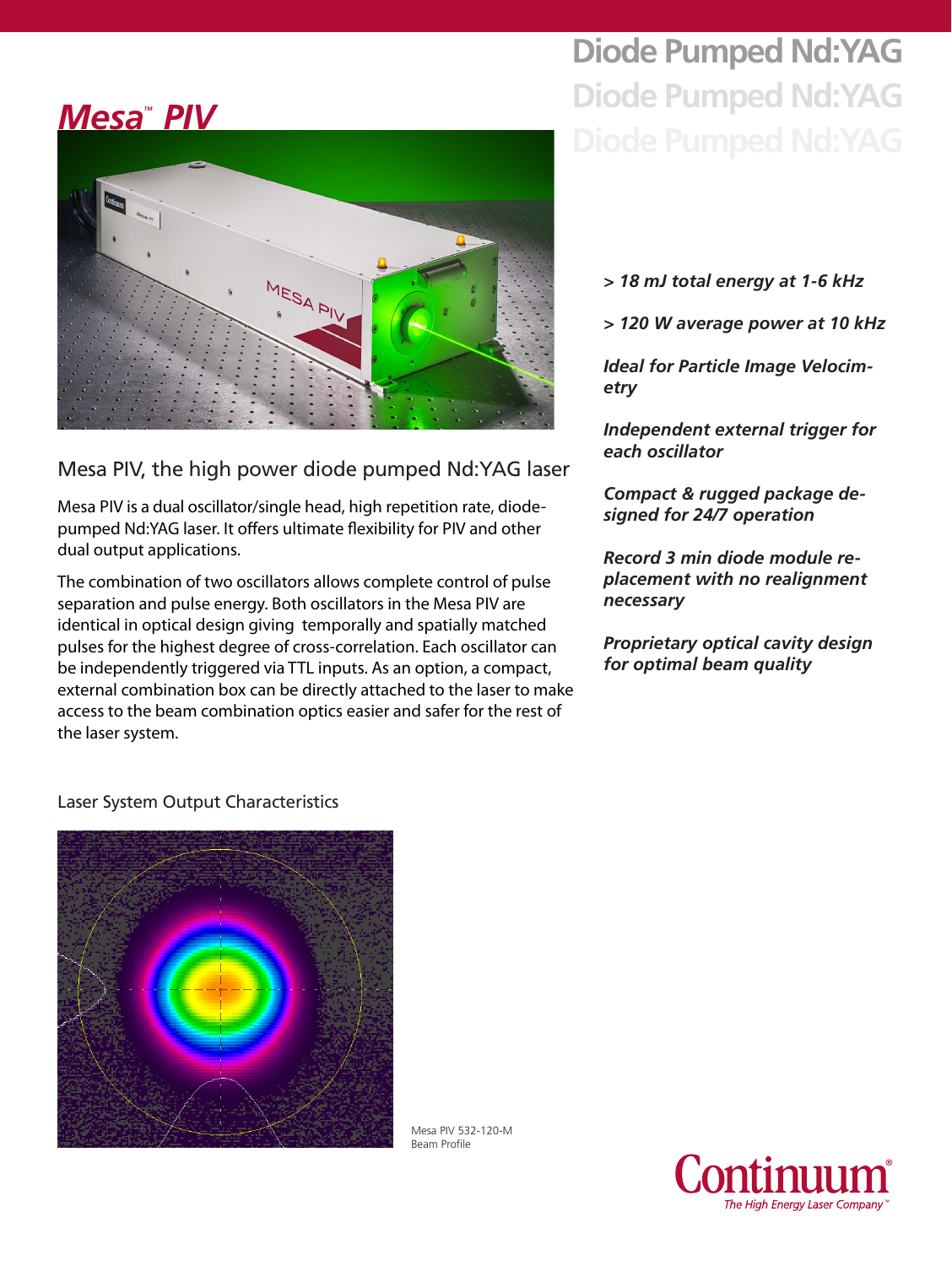### *Mesa PIV Specifications*

| Description <sup>1</sup>            | $532 -$<br>$120-M$ | $532 -$<br>$80-M$ | $532 -$<br>$80-L$ | 532-<br>$60-M$ |
|-------------------------------------|--------------------|-------------------|-------------------|----------------|
| Wavelength                          | 532                | 532               | 532               | 532            |
| Power at 10 kHz (W)                 | 120                | 80                | 80                | 60             |
| Energy per Osc (mJ) at 1-6 kHz      | 9                  | 6.5               | 6.5               | 5              |
| Total Pulse Energy (mJ) at 1-6kHz   | 18                 | 13                | 13                | 10             |
| Repetition Rate (kHz) <sup>1</sup>  | $1 - 40$           | $1 - 40$          | $1 - 40$          | $1 - 40$       |
| Pulse-to-Pulse Stability (% RMS)    | $\leq$             | $\langle$ 2       | $<$ 3             | $<$ 2          |
| Pulsewidth (ns)                     | < 150              | < 170             | < 150             | < 190          |
| Beam Pointing Stability (urad RMS)  | $<$ 20             | $<$ 20            | $20$              | $20$           |
| Beam Diameter (mm) <sup>3</sup>     | 5                  | 5                 | 3                 | 5              |
| Beam Divergence (mrad) <sup>4</sup> | $\overline{7}$     | 7                 | 5                 | $\overline{7}$ |
| Beam Quality (M <sup>2</sup> )      | $25$               | $25$              | <12               | $25$           |
| Polarization <sup>5</sup>           |                    | circular          |                   |                |

#### Notes

- 1. All specifications at 6 kHz unless otherwise noted.
- 2. Single shot to 1 kHz available with external trigger.
- 3. Measured at 13.5% level at output window.
- 4. Typical measurement (±10%).
- 5. Cross-polarization available as option.

As a part of our continuous improvement program, all specifications are subject to change without notice.

#### Advantages

Generation of Pulse Pairs

**Generation of Pulse Pairs** Flexible time delay adjustment

| a            |  |  |  |  |
|--------------|--|--|--|--|
| b            |  |  |  |  |
|              |  |  |  |  |
| $\mathsf{C}$ |  |  |  |  |

Two laser output synchronized to double the pulse energy and peak power, a) one laser output, b) a second laser output, and c) combined output.



Two laser output combined with an adjustable delay to double the pulse repetition rate, a) one laser output, b) a second laser output with delay, and c) combined laser output.